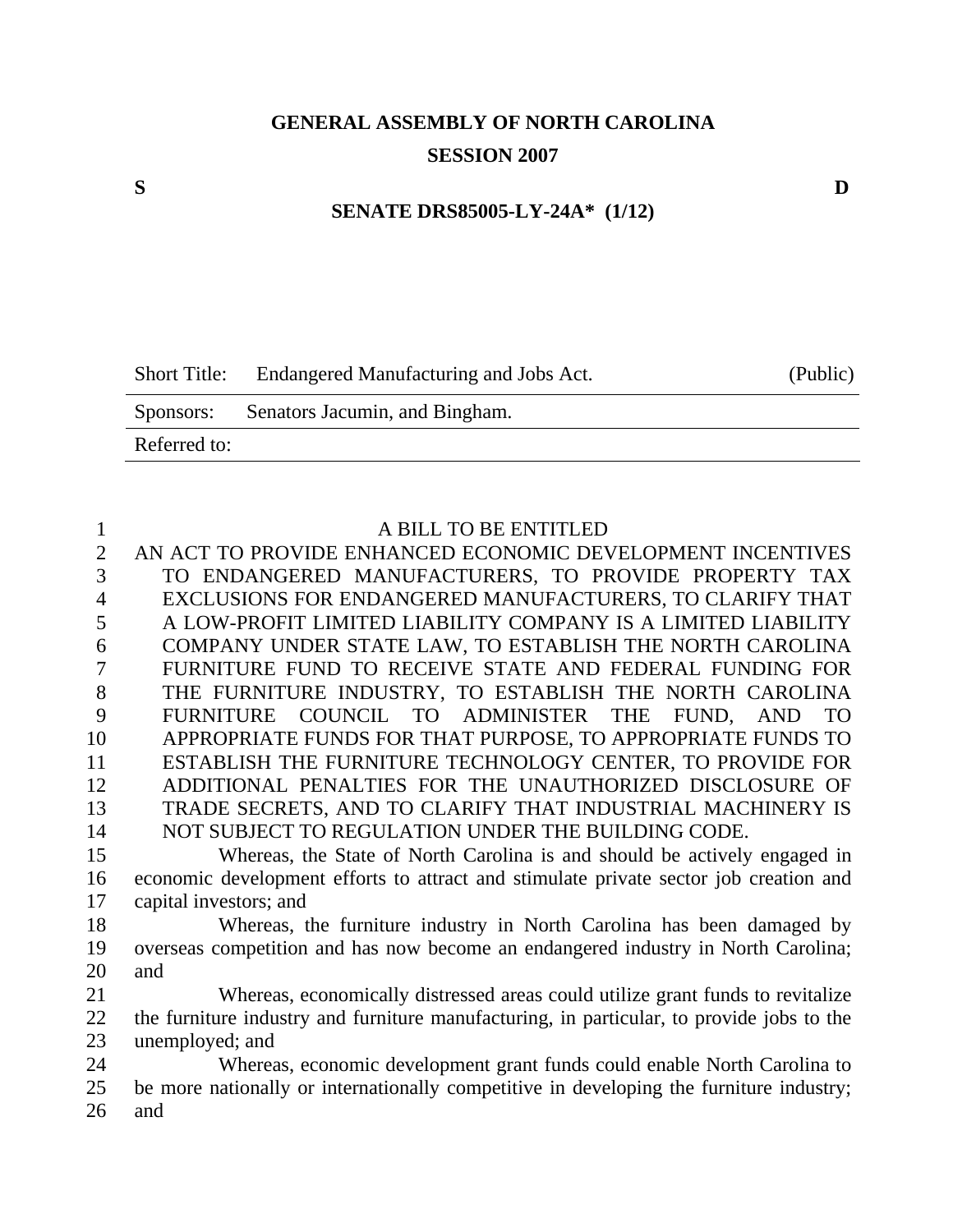#### General Assembly of North Carolina **Session 2007**

| $\mathbf{1}$   |                  |     | Whereas, additional furniture industry jobs would strengthen the economy of            |
|----------------|------------------|-----|----------------------------------------------------------------------------------------|
| $\overline{2}$ |                  |     | North Carolina as a whole; Now, therefore,                                             |
| 3              |                  |     | The General Assembly of North Carolina enacts:                                         |
| $\overline{4}$ |                  |     | PART I. ECONOMIC DEVELOPMENT INCENTIVES                                                |
| 5              |                  |     | <b>SECTION 1.1.</b> G.S. 105-129.83 is amended by adding a new subsection to           |
| 6              | read:            |     |                                                                                        |
| $\overline{7}$ |                  |     | "(m) Endangered Manufacturer Enhancements. - Any establishment whose                   |
| $8\,$          |                  |     | primary activity is in one of the following subsectors shall be treated as if it were  |
| 9              |                  |     | <u>located in a development tier one area for all purposes under this Article:</u>     |
| 10             |                  | (1) | Apparel manufacturing subsector 315 as defined by NAICS.                               |
| 11             |                  | (2) | Furniture and related product manufacturing subsector 337 as defined                   |
| 12             |                  |     | by NAICS.                                                                              |
| 13             |                  | (3) | Textile mills subsector 313 as defined by NAICS.                                       |
| 14             |                  | (4) | Textile product mills subsector 314 as defined by NAICS."                              |
| 15             |                  |     | <b>SECTION 1.2.</b> G.S. 105-164.14(h) reads as rewritten:                             |
| 16             | "(h)             |     | Low Enterprise or Development Tier Machinery. - Eligible taxpayers are                 |
| 17             |                  |     | allowed an annual refund of sales and use taxes paid under this Article as provided in |
| 18             | this subsection. |     |                                                                                        |
| 19             |                  | (1) | Refunds. – An eligible person is allowed an annual refund of sales and                 |
| 20             |                  |     | use taxes paid by it under this Article at the general rate of tax on                  |
| 21             |                  |     | eligible machinery and equipment it purchases for use in an enterprise                 |
| 22             |                  |     | tier one area or an enterprise tier two area, as defined in                            |
| 23             |                  |     | G.S. 105-129.3 or a development tier one area, as defined in                           |
| 24             |                  |     | G.S. $\frac{143B-437.08}{143B-437.08}$ or in an industry listed in                     |
| 25             |                  |     | G.S. 105-129.83(m) regardless of where the machinery and equipment                     |
| 26             |                  |     | is located in this State. Liability incurred indirectly by the taxpayer for            |
| 27             |                  |     | sales and use taxes on these items is considered tax paid by the                       |
| 28             |                  |     | taxpayer. A request for a refund must be in writing and must include                   |
| 29             |                  |     | any information and documentation required by the Secretary. A                         |
| 30             |                  |     | request for a refund is due within six months after the end of the State's             |
| 31             |                  |     | fiscal year. Refunds applied for after the due date are barred.                        |
| 32             |                  | (2) | Eligibility. $-$ A person is eligible for the refund provided in this                  |
| 33             |                  |     | subsection if it is engaged primarily in one of the businesses listed in               |
| 34             |                  |     | G.S. $105-129.4(a)$ in an enterprise tier one area or an enterprise tier               |
| 35             |                  |     | two area, as defined in G.S. $105-129.3$ or $105-129.3$ , if it is engaged             |
| 36             |                  |     | primarily in one of the businesses listed in G.S. $105-129.83(a)$ in a                 |
| 37             |                  |     | development<br>defined<br>tier<br>area,<br>one<br>as<br>1n                             |
| 38             |                  |     | G.S. 443B 437.08.143B 437.08, or if it is engaged primarily in one of                  |
| 39             |                  |     | the businesses listed in G.S. 105-129.83(m) anywhere in the State.                     |
| 40             |                  | (3) | Machinery and equipment. $-$ For the purpose of this subsection, the                   |
| 41             |                  |     | term "machinery and equipment" means engines, machinery,                               |
| 42             |                  |     | equipment, tools, and implements used or designed to be used in one                    |
| 43             |                  |     | of the businesses listed in G.S. $105-129.4(a)$ or G.S. $105-129.83(a)$ .              |
| 44             |                  |     | Machinery and equipment are eligible for the refund provided in this                   |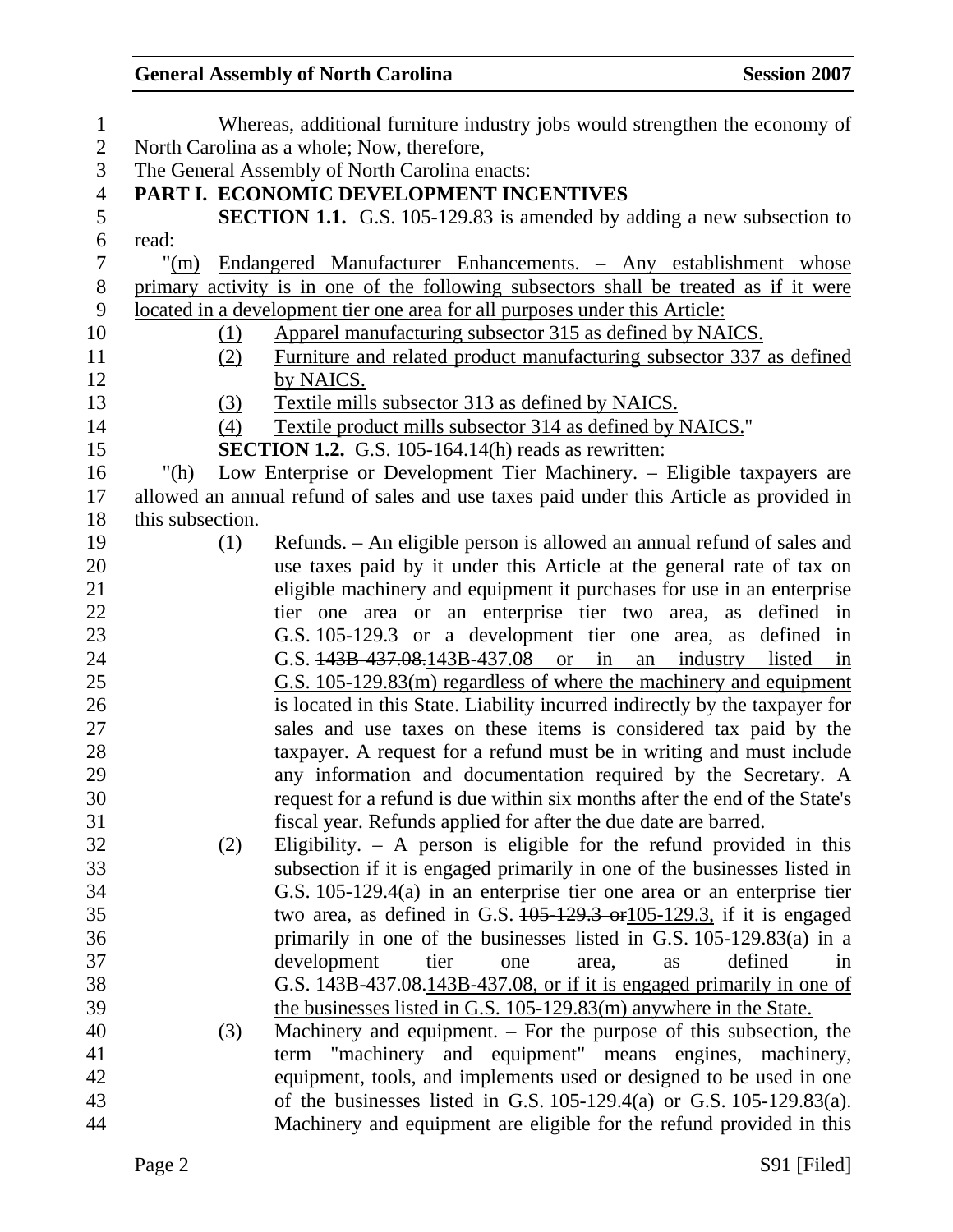S91 [Filed] Page 3 1 subsection if the taxpayer places them in service in an enterprise tier 2 one area or an enterprise tier two area, as defined in G.S. 105-129.3, or 3 a development tier one area, as defined in 4 G.S. 143B-437.08,applicable area, capitalizes them for tax purposes 5 under the Code, and does not lease them to another party." 6 **SECTION 1.3.** G.S. 143B-437.53(a) reads as rewritten: 7 "(a) Minimum Number of Eligible Positions. – A business may apply to the 8 Committee for a grant for any project that creates the minimum number of eligible 9 positions as set out in the table below. If the project will be located in more than one 10 development tier area, the location with the highest development tier area designation 11 determines the minimum number of eligible positions that must be created. If the 12 primary activity of the project is in an industry listed in G.S. 105-129.83(m), the 13 minimum job creation number applicable to development tier one applies regardless of 14 the tier designation of the location of the project. 15 Development Tier Area Number of Eligible Positions 16 Tier One 10 17 Tier Two 20 18 Tier Three 20" 19 **SECTION 1.4.** G.S. 143B-437.56(d) reads as rewritten: 20 "(d) For any eligible position that is located in a development tier three area, 21 seventy-five percent (75%) of the annual grant approved for disbursement shall be 22 payable to the business, and twenty-five percent (25%) shall be payable to the Utility 23 Account pursuant to G.S. 143B-437.61. For any eligible position that is located in a 24 development tier two area, eighty-five percent (85%) of the annual grant approved for 25 disbursement shall be payable to the business, and fifteen percent (15%) shall be 26 payable to the Utility Account pursuant to G.S. 143B-437.61. For a project that is 27 primarily engaged in one of the industries listed in G.S. 105-129.83(m), one hundred 28 percent (100%) of the annual grant approved for disbursement shall be payable to the 29 business regardless of the development tier designation of the location. A position is 30 located in the development tier area that has been assigned to the county in which the 31 project is located at the time the application is filed with the Committee." 32 **SECTION 1.5.** Section 1.1 of this part is effective for taxable years 33 beginning on or after January 1, 2007. Section 1.2 of this part becomes effective 34 January 1, 2007, and applies to purchases made on or after that date. The remainder of 35 this part is effective when it becomes law. 36 37 **PART II. PROPERTY TAX EXCLUSION**  38 **SECTION 2.1.** G.S. 105-275 is amended by adding a new subdivision to 39 read: 40 "**§ 105-275. Property classified and excluded from the tax base.**  41 The following classes of property are hereby designated special classes under 42 authority of Article V, Sec. 2(2), of the North Carolina Constitution and shall not be 43 listed, appraised, assessed, or taxed: 44 …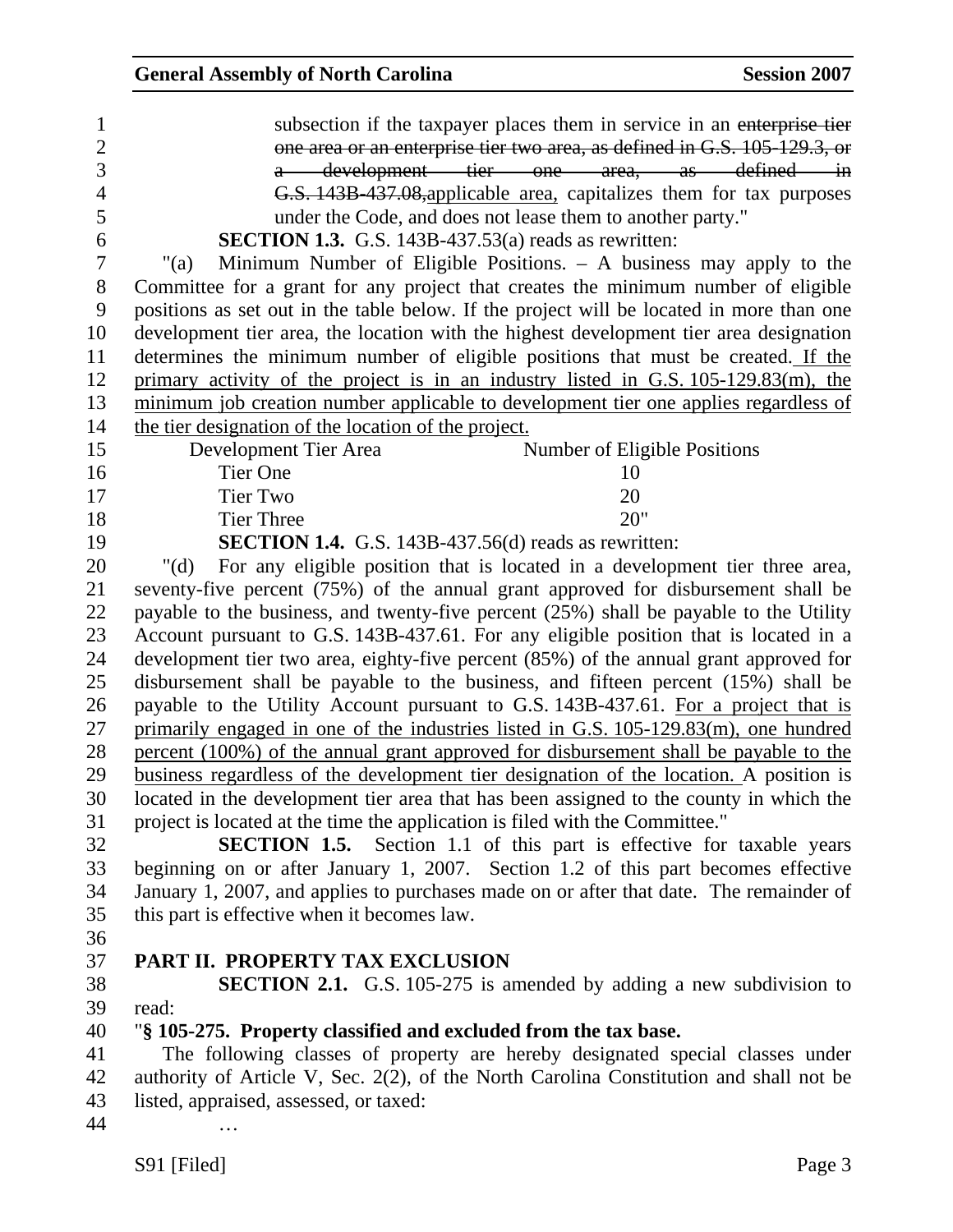|                                        |                                                    | <b>General Assembly of North Carolina</b>                                                                                                                                                                                                                                                                                                                                                                                                                                                                                                                                                                                                 | <b>Session 2007</b> |
|----------------------------------------|----------------------------------------------------|-------------------------------------------------------------------------------------------------------------------------------------------------------------------------------------------------------------------------------------------------------------------------------------------------------------------------------------------------------------------------------------------------------------------------------------------------------------------------------------------------------------------------------------------------------------------------------------------------------------------------------------------|---------------------|
| (43)                                   | $\underline{a}$ .<br>b.<br>$\underline{c}$ .<br>d. | Real and personal property that is located at an establishment whose<br>primary activity is in one of the subsectors listed in this subdivision.<br>For the purposes of this subdivision, the terms 'establishment' and<br><u>'NAICS' have the same meaning as in G.S. 105-129.81.</u><br>Apparel manufacturing subsector 315 as defined by NAICS.<br>Furniture and related product manufacturing subsector 337 as<br>defined by NAICS<br>Textile mills subsector 313 as defined by NAICS.<br>Textile product mills subsector 314 as defined by NAICS."<br><b>SECTION 2.2.</b> This part is effective for taxes imposed for taxable years |                     |
| beginning on or after July 1, 2008.    |                                                    |                                                                                                                                                                                                                                                                                                                                                                                                                                                                                                                                                                                                                                           |                     |
| "§ 57C-1-03. Definitions.<br>provided: |                                                    | PART III. LOW-PROFIT LIMITED LIABILITY COMPANIES<br><b>SECTION 3.1.</b> G.S. 57C-1-03 reads as rewritten:<br>The following definitions apply in this Chapter, unless otherwise specifically                                                                                                                                                                                                                                                                                                                                                                                                                                               |                     |
|                                        |                                                    |                                                                                                                                                                                                                                                                                                                                                                                                                                                                                                                                                                                                                                           |                     |
| (11)                                   |                                                    | Limited liability company or domestic limited liability company. - An                                                                                                                                                                                                                                                                                                                                                                                                                                                                                                                                                                     |                     |
|                                        |                                                    | entity formed and existing under this Chapter. The term "limited                                                                                                                                                                                                                                                                                                                                                                                                                                                                                                                                                                          |                     |
|                                        |                                                    | liability company" or "domestic limited liability company" includes                                                                                                                                                                                                                                                                                                                                                                                                                                                                                                                                                                       |                     |
|                                        |                                                    | <u>low-profit limited liability companies and companies designated as</u>                                                                                                                                                                                                                                                                                                                                                                                                                                                                                                                                                                 |                     |
|                                        | "L3C."                                             |                                                                                                                                                                                                                                                                                                                                                                                                                                                                                                                                                                                                                                           |                     |
| (12)                                   |                                                    | Limited partnership or domestic limited partnership. - Has the same                                                                                                                                                                                                                                                                                                                                                                                                                                                                                                                                                                       |                     |
|                                        |                                                    | meaning as in G.S. $59-102(8)$ .                                                                                                                                                                                                                                                                                                                                                                                                                                                                                                                                                                                                          |                     |
|                                        |                                                    | $(12a)$ Low-profit limited liability company or "L3C." – An entity formed and                                                                                                                                                                                                                                                                                                                                                                                                                                                                                                                                                             |                     |
|                                        |                                                    | existing under this Chapter that is organized for a business purpose                                                                                                                                                                                                                                                                                                                                                                                                                                                                                                                                                                      |                     |
|                                        |                                                    | that satisfies and is at all times operated to satisfy each of the                                                                                                                                                                                                                                                                                                                                                                                                                                                                                                                                                                        |                     |
|                                        |                                                    | following requirements:                                                                                                                                                                                                                                                                                                                                                                                                                                                                                                                                                                                                                   |                     |
|                                        | $\underline{a}$ .                                  | The entity (i) significantly furthers the accomplishment of one                                                                                                                                                                                                                                                                                                                                                                                                                                                                                                                                                                           |                     |
|                                        |                                                    | or more charitable or educational purposes within the meaning<br>of section $170(c)(2)(B)$ of the Internal Revenue Code of 1986,                                                                                                                                                                                                                                                                                                                                                                                                                                                                                                          |                     |
|                                        |                                                    | as amended, and (ii) would not have been formed but for the                                                                                                                                                                                                                                                                                                                                                                                                                                                                                                                                                                               |                     |
|                                        |                                                    | entity's relationship to the accomplishment of charitable or                                                                                                                                                                                                                                                                                                                                                                                                                                                                                                                                                                              |                     |
|                                        |                                                    | educational purposes;                                                                                                                                                                                                                                                                                                                                                                                                                                                                                                                                                                                                                     |                     |
|                                        | <u>b.</u>                                          | No significant purpose of the entity is the production of income                                                                                                                                                                                                                                                                                                                                                                                                                                                                                                                                                                          |                     |
|                                        |                                                    | or the appreciation of property; provided, however, that the fact                                                                                                                                                                                                                                                                                                                                                                                                                                                                                                                                                                         |                     |
|                                        |                                                    | that an entity produces significant income or capital                                                                                                                                                                                                                                                                                                                                                                                                                                                                                                                                                                                     |                     |
|                                        |                                                    | appreciation shall not, in the absence of other factors, be                                                                                                                                                                                                                                                                                                                                                                                                                                                                                                                                                                               |                     |
|                                        |                                                    | conclusive evidence of a significant purpose involving the                                                                                                                                                                                                                                                                                                                                                                                                                                                                                                                                                                                |                     |
|                                        |                                                    | production of income or the appreciation of property; and                                                                                                                                                                                                                                                                                                                                                                                                                                                                                                                                                                                 |                     |
|                                        | $\underline{c}$ .                                  | No purpose of the entity is to accomplish one or more political                                                                                                                                                                                                                                                                                                                                                                                                                                                                                                                                                                           |                     |
|                                        |                                                    | or legislative purposes within the meaning of section                                                                                                                                                                                                                                                                                                                                                                                                                                                                                                                                                                                     |                     |
|                                        |                                                    | $170(c)(2)(D)$ of the Code, as amended.                                                                                                                                                                                                                                                                                                                                                                                                                                                                                                                                                                                                   |                     |
|                                        |                                                    |                                                                                                                                                                                                                                                                                                                                                                                                                                                                                                                                                                                                                                           |                     |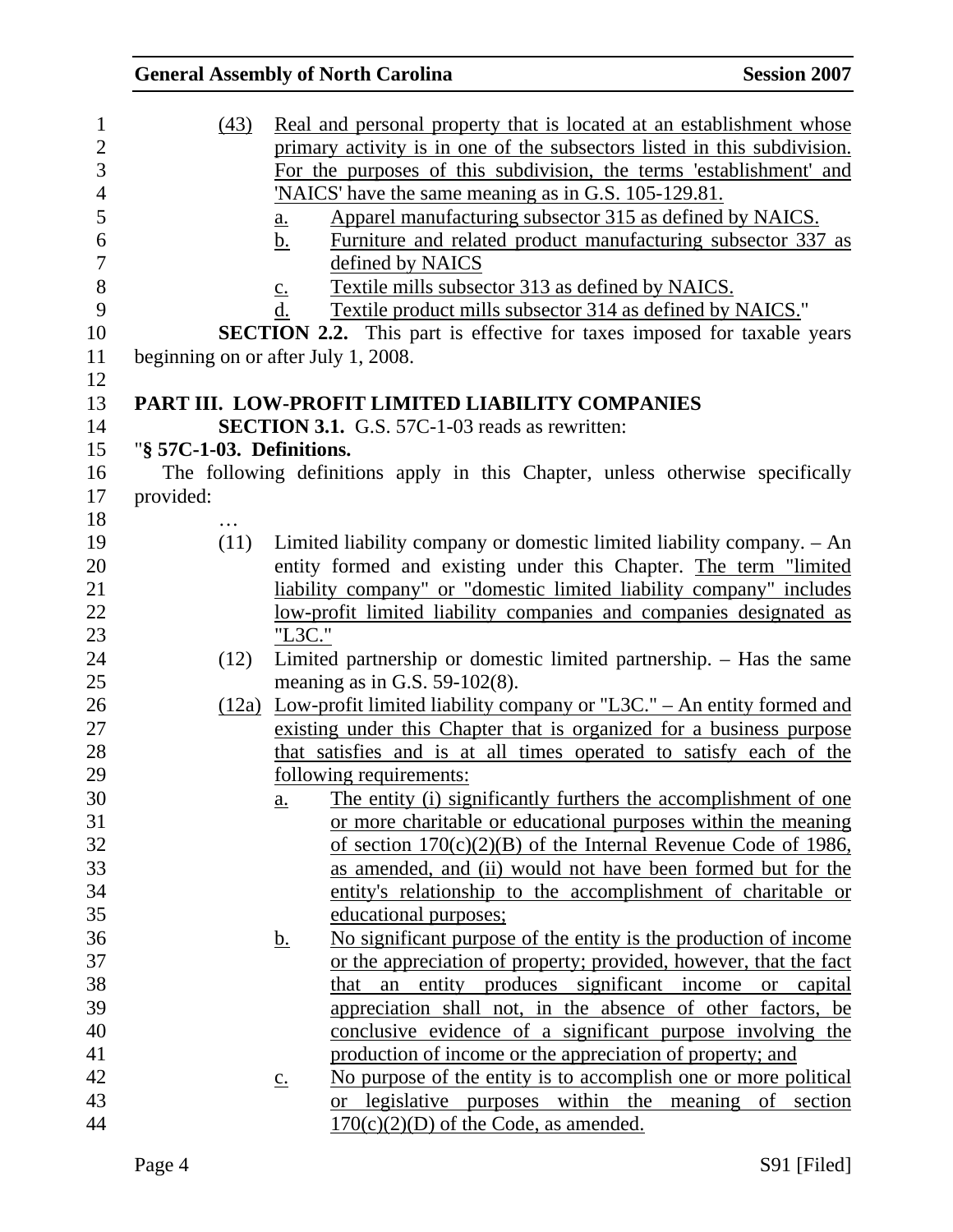|                |                      | <b>General Assembly of North Carolina</b>                                          | <b>Session 2007</b> |
|----------------|----------------------|------------------------------------------------------------------------------------|---------------------|
| $\mathbf{1}$   |                      | If an entity that met this definition at its formation at any time                 |                     |
| $\overline{c}$ |                      | ceases to satisfy any one of the foregoing requirements, it shall                  |                     |
| $\overline{3}$ |                      | immediately cease to be a low-profit limited liability company but will            |                     |
| $\overline{4}$ |                      | continue to exist as a limited liability company.                                  |                     |
| 5              |                      | All references in this subdivision to sections of the Code shall be to             |                     |
| 6              |                      | sections of the Internal Revenue Code of 1986, as amended from time                |                     |
| $\overline{7}$ |                      | to time, or to corresponding provisions of subsequent internal revenue             |                     |
| 8              |                      | laws of the United States.                                                         |                     |
| 9              |                      | Management of the affairs. – In respect of an entity, unless<br>(12a)(12b)         |                     |
| 10             |                      | the context indicates otherwise, the authority to direct and participate           |                     |
| 11             |                      | in the management of the entity.                                                   |                     |
| 12             | 11                   |                                                                                    |                     |
| 13             |                      | <b>SECTION 3.2.</b> G.S. 55D-20(a) is amended by adding the following              |                     |
| 14             | subdivision to read: |                                                                                    |                     |
| 15             | "(6)                 | The name of a low-profit limited liability company, as defined in                  |                     |
| 16             |                      | G.S. 57C-1-03(12a), must contain the abbreviation "L3C" or "l3c.""                 |                     |
| 17             |                      | <b>SECTION 3.3</b> This part is effective when it becomes law.                     |                     |
| 18             |                      |                                                                                    |                     |
| 19             |                      | PART IV. NORTH CAROLINA FURNITURE FUND AND COUNCIL                                 |                     |
| 20             |                      | <b>SECTION 4.1.</b> Article 10 of Chapter 143B of the General Statutes is          |                     |
| 21             |                      | amended by adding a new Part to read:                                              |                     |
| 22             |                      | "Part 2K. North Carolina Furniture Council.                                        |                     |
| 23             |                      | "§ 143B-437.95. North Carolina Furniture Council. – creation; powers; duties.      |                     |
| 24             |                      | There is established the North Carolina Furniture Council of the Department of     |                     |
| $25\,$         |                      | Commerce. The North Carolina Furniture Council shall have the following powers and |                     |
| 26             | duties:              |                                                                                    |                     |
| 27             | (1)                  | To identify and implement methods for improving North Carolina's                   |                     |
| 28             |                      | furniture industry.                                                                |                     |
| 29             | (2)                  | To assure orderly growth and development of North Carolina's                       |                     |
| 30             |                      | furniture industry.                                                                |                     |
| 31             | $\left(3\right)$     | To assist in the coordination of the activities of the various State               |                     |
| 32             |                      | agencies and other organizations contributing to the development of                |                     |
| 33             |                      | the furniture industry.                                                            |                     |
| 34             | (4)                  | To receive and disburse funds.                                                     |                     |
| 35             | (5)                  | To establish criteria for recipients of grants from the North Carolina             |                     |
| 36             |                      | Furniture Fund and to make grants from the Fund.                                   |                     |
| 37             | $\underline{(6)}$    | To enter into contracts for the purpose of developing new or improved              |                     |
| 38             |                      | markets for and technological advances in the furniture industry.                  |                     |
| 39             | <u>(7)</u>           | To enter into agreements with any local, state, or national                        |                     |
| 40             |                      | organizations or agencies engaged in education for the purpose of                  |                     |
| 41             |                      | disseminating information on furniture industry projects.                          |                     |
| 42             | (8)                  | To enter into contracts with commercial entities for the purpose of                |                     |
| 43             |                      | developing marketing, advertising, and other promotional programs                  |                     |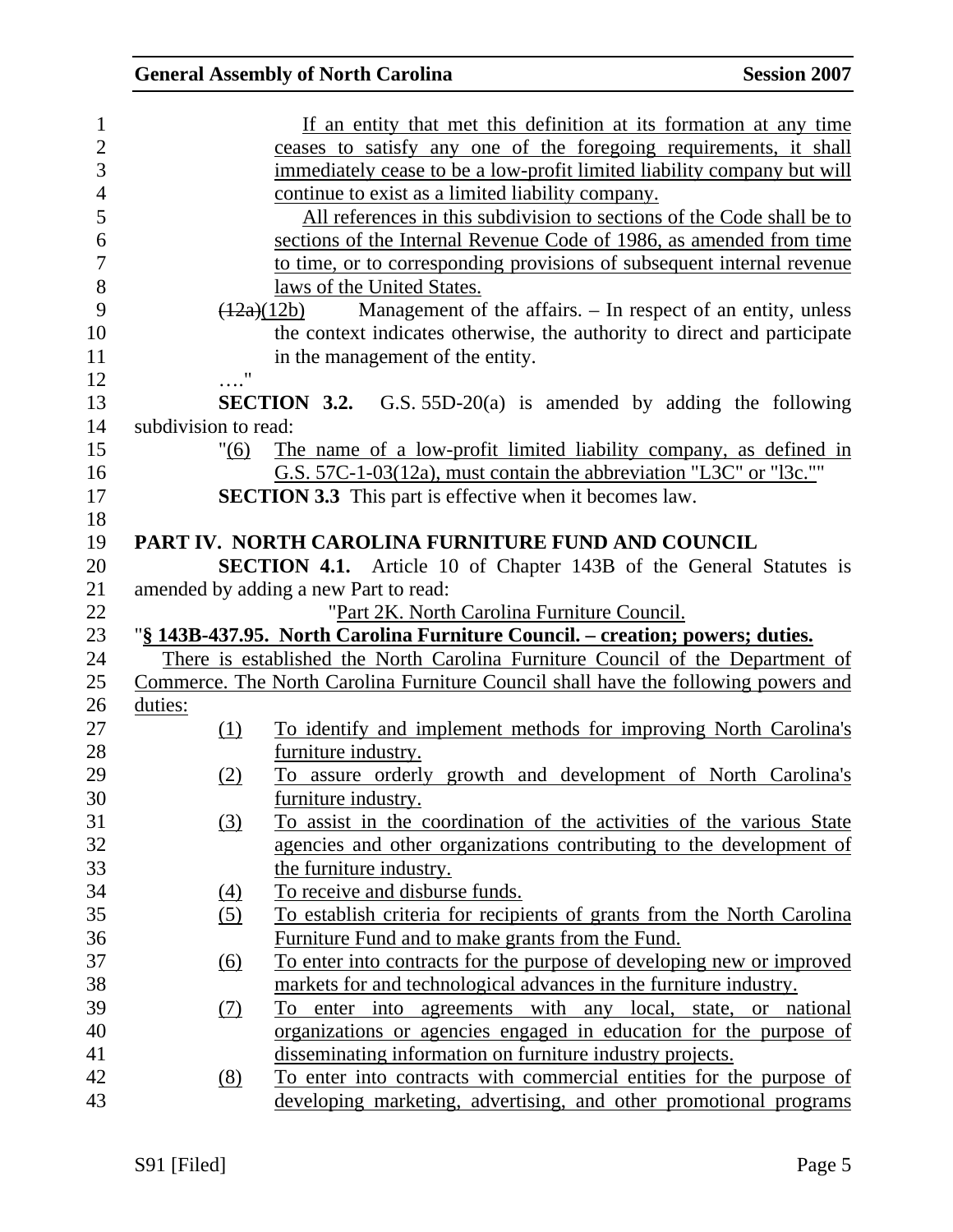|                 | <b>General Assembly of North Carolina</b>                                                | <b>Session 2007</b> |
|-----------------|------------------------------------------------------------------------------------------|---------------------|
|                 | designed to promote the orderly growth of the North Carolina furniture                   |                     |
|                 | industry.                                                                                |                     |
| (9)             | To acquire any licenses or permits necessary for performance of the                      |                     |
|                 | duties of the Council.                                                                   |                     |
| "§ 143B-437.96. | North Carolina Furniture Council. — composition; terms;                                  |                     |
|                 | reimbursement.                                                                           |                     |
| (a)             | The Council shall consist of 13 members. The following members or their                  |                     |
|                 | designees shall serve as ex officio members:                                             |                     |
| (1)             | The Secretary of the Department of Commerce.                                             |                     |
| (2)             | The President of the Community College System.                                           |                     |
| (3)             | The Chancellor of North Carolina State University.                                       |                     |
|                 | The remaining members shall be appointed as follows:                                     |                     |
| (1)             | appointed<br>by General Assembly,<br>Three persons                                       | the<br>upon         |
|                 | recommendation of the Speaker of the House of Representatives, one                       |                     |
|                 | of whom shall be a representative of the furniture manufacturing                         |                     |
|                 | industry.                                                                                |                     |
| (2)             | Three persons appointed by the General Assembly, upon the                                |                     |
|                 | recommendation of the President Pro Tempore of the Senate, one of                        |                     |
|                 | whom shall be a representative of the furniture upholstery industry.                     |                     |
| (3)             | One representative of the furniture manufacturing industry, appointed                    |                     |
|                 | by the Governor.                                                                         |                     |
| (4)             | One representative of the furniture upholstery industry, appointed by                    |                     |
|                 | the Governor.                                                                            |                     |
| (5)             | One retailer of North Carolina furniture products, appointed by the                      |                     |
|                 | Governor.                                                                                |                     |
| (6)             | One member of the general public, appointed by the Governor.                             |                     |
| (b)             | Other than the initial members of the Council and members of the Council                 |                     |
|                 | serving ex officio, members of the Council shall serve three-year terms. Initial members |                     |
|                 | of the Council shall serve staggered terms as follows:                                   |                     |
| (1)             | The following initial members shall serve terms of three years:                          |                     |
|                 | The representative of the furniture manufacturing industry<br>$\underline{a}$ .          |                     |
|                 | appointed by the General Assembly upon the recommendation                                |                     |
|                 | of the President Pro Tempore of the Senate.                                              |                     |
|                 | The representative of the furniture manufacturing industry<br><u>b.</u>                  |                     |
|                 | appointed by the General Assembly upon recommendation of                                 |                     |
|                 | the Speaker of the House of Representatives.                                             |                     |
|                 | The retailer of North Carolina furniture products appointed by<br>$\underline{c}$ .      |                     |
|                 | the Governor.                                                                            |                     |
|                 | The member of the general public appointed by the Governor.<br>d.                        |                     |
| (2)             | The remaining members shall serve terms of two years.                                    |                     |
| (c)             | The Secretary of the Department of Commerce shall serve as chair of the                  |                     |
|                 | Council and shall call all meetings of the Council.                                      |                     |
| (d)             | The Governor may remove any member of the Council appointed by the                       |                     |
|                 | Governor for misconduct, incompetence, or neglect of duty. The General Assembly may      |                     |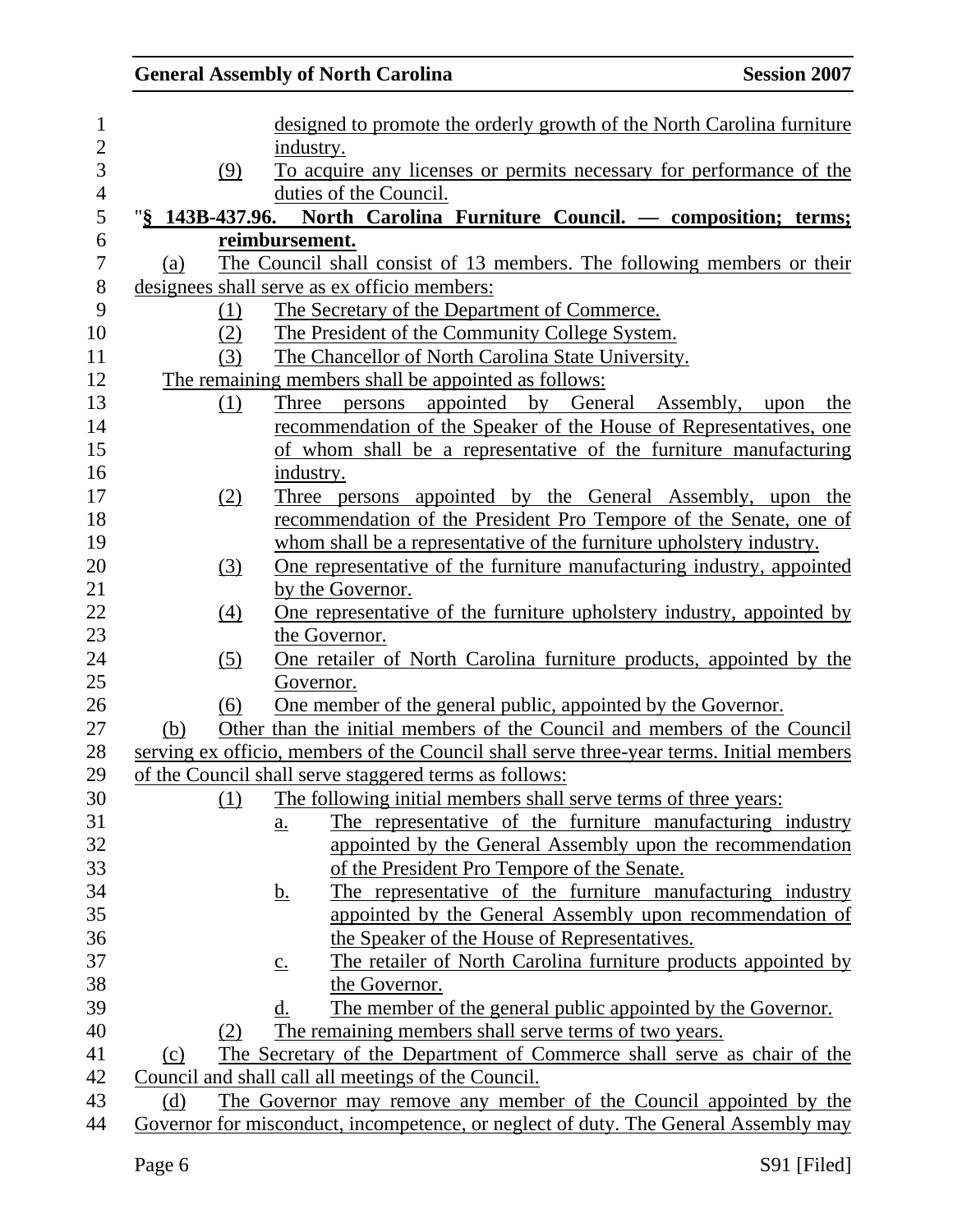# General Assembly of North Carolina **Session 2007**

| $\mathbf{1}$   | remove any member appointed by it for the same reasons. The appointing authority           |
|----------------|--------------------------------------------------------------------------------------------|
| $\overline{2}$ | making the original appointment shall appoint successors.                                  |
| 3              | All vacancies occurring on the Council shall be filled, for the unexpired term,<br>(e)     |
| $\overline{4}$ | appointing authority making the original appointment. Vacancies in<br>by the               |
| 5              | appointments made by the General Assembly shall be filled in accordance with               |
| 6              | G.S. 120-122.                                                                              |
| $\overline{7}$ | The Department of Commerce shall furnish the Council with meeting space<br>(f)             |
| $8\,$          | and clerical and other services required by the Council to conduct its business.           |
| 9              | The members of the Council shall not receive compensation or per diem for<br>(g)           |
| 10             | their service on the Council.                                                              |
| 11             | A majority of the Council shall constitute a quorum for the transaction of<br>(h)          |
| 12             | business.                                                                                  |
| 13             | "§ 143B-437.97. North Carolina Furniture Fund.                                             |
| 14             | The North Carolina Furniture Fund is hereby created as a special, interest-bearing,        |
| 15             | and nonreverting fund in the Department of Commerce. The Fund shall be treated as a        |
| 16             | special trust fund and shall be credited with interest by the State Treasurer pursuant to  |
| 17             | G.S. 147-69.2 and G.S. 147-69.3. The Fund shall be eligible to receive State and federal   |
| 18             | funding.                                                                                   |
| 19             | The purpose of the North Carolina Furniture Fund is to develop and support the             |
| 20             | furniture industry in North Carolina, thereby creating jobs for the citizens of the State, |
| 21             | encouraging the investment of private funds in North Carolina companies, and               |
| 22             | promoting the economy of the State in general. Moneys from the Fund may be used for        |
| 23             | the public purposes of developing the furniture industry workforce and promoting           |
| 24             | economic development in the furniture industry through the awarding of grants to           |
| 25             | organizations that support the furniture industry.                                         |
| 26             | The North Carolina Furniture Council of the Department of Commerce shall                   |
| 27             | administer the Fund and shall make grants from the Fund based on criteria adopted by       |
| 28             | the Council."                                                                              |
| 29             | SECTION 4.2. There is appropriated from the General Fund to the North                      |
| 30             | Carolina Furniture Fund the sum of five million dollars (\$5,000,000) for the 2007-2009    |
| 31             | fiscal biennium to be used to provide grants to promote the furniture industry in North    |
| 32             | Carolina.                                                                                  |
| 33             | <b>SECTION 4.3.</b> This part becomes effective July 1, 2007.                              |
| 34             |                                                                                            |
| 35             | PART V. FURNITURE TECHNOLOGY CENTER                                                        |
| 36             | <b>SECTION 5.1.</b> There is appropriated from the General Fund to the                     |
| 37             | Community Colleges System Office the sum of one million dollars (\$1,000,000) for the      |
| 38             | 2007-2008 fiscal year and the sum of one million dollars (\$1,000,000) for the             |
| 39             | 2008-2009 fiscal year to establish the Furniture Technology Center. The Furniture          |
| 40             | Technology Center shall be merged administratively with the Hosiery Technology             |
| 41             | Center at Catawba Valley Community College. It shall be a collaborative effort by          |
| 42             | Catawba Valley Community College, Western Piedmont Community College, Caldwell             |
| 43             | Community College and Technical Institute, and Lenoir-Rhyne College.                       |
| 44             | <b>SECTION 5.2.</b> This part becomes effective July 1, 2007.                              |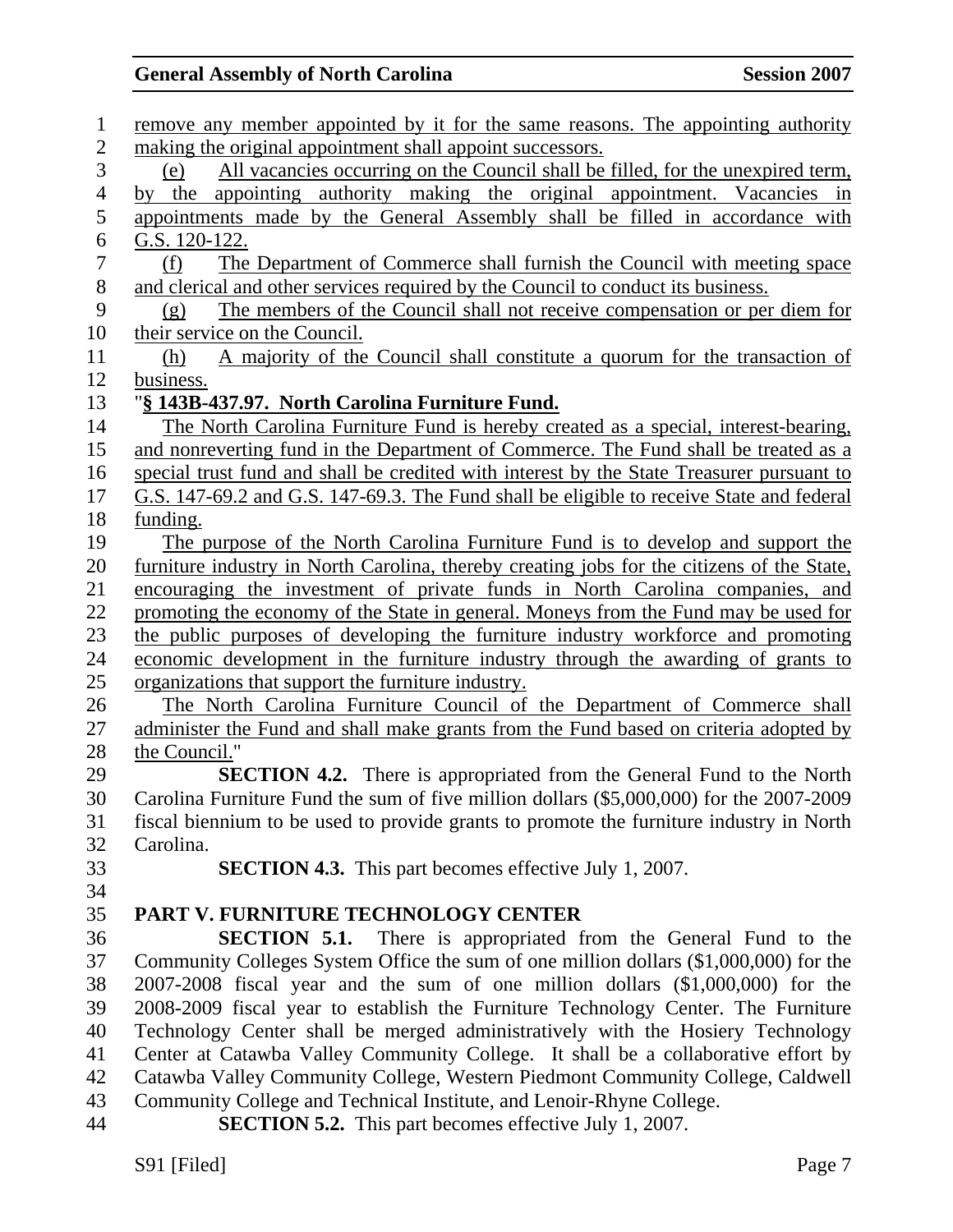| $\mathbf{1}$             |                                                                                               |
|--------------------------|-----------------------------------------------------------------------------------------------|
| $\mathbf{2}$             | PART VI. ADDITIONAL PENALTY FOR MISAPPROPRIATION OF TRADE                                     |
| 3                        | <b>SECRETS</b>                                                                                |
| $\overline{\mathcal{A}}$ | <b>SECTION 6.1.</b> G.S. 66-154 is amended by adding a new subsection to read:                |
| 5                        | Willful and malicious misappropriation of a trade secret is a Class 1<br>"(e)                 |
| 6                        | misdemeanor."                                                                                 |
| $\tau$                   | <b>SECTION 6.2.</b> This part becomes effective December 1, 2007, and applies                 |
| $8\,$                    | to acts committed on or after that date.                                                      |
| 9                        |                                                                                               |
| 10                       | PART VII. BUILDING CODE INDUSTRIAL MACHINERY                                                  |
| 11                       | <b>SECTION 7.1.</b> G.S. 143-138(b) reads as rewritten:                                       |
| 12                       | Contents of the Code. – The North Carolina State Building Code, as adopted<br>" $(b)$         |
| 13                       | by the Building Code Council, may include reasonable and suitable classifications of          |
| 14                       | buildings and structures, both as to use and occupancy; general building restrictions as      |
| 15                       | to location, height, and floor areas; rules for the lighting and ventilation of buildings and |
| 16                       | structures; requirements concerning means of egress from buildings and structures;            |
| 17                       | requirements concerning means of ingress in buildings and structures; rules governing         |
| 18                       | construction and precautions to be taken during construction; rules as to permissible         |
| 19                       | materials, loads, and stresses; rules governing chimneys, heating appliances, elevators,      |
| 20                       | and other facilities connected with the buildings and structures; rules governing             |
| 21                       | plumbing, heating, air conditioning for the purpose of comfort cooling by the lowering        |
| 22                       | of temperature, and electrical systems; and such other reasonable rules pertaining to the     |
| 23                       | construction of buildings and structures and the installation of particular facilities        |
| 24                       | therein as may be found reasonably necessary for the protection of the occupants of the       |
| 25                       | building or structure, its neighbors, and members of the public at large.                     |
| 26                       | In addition, the Code may regulate activities and conditions in buildings, structures,        |
| 27                       | and premises that pose dangers of fire, explosion, or related hazards. Such fire              |
| 28                       | prevention code provisions shall be considered the minimum standards necessary to             |
| 29                       | preserve and protect public health and safety, subject to approval by the Council of          |
| 30                       | more stringent provisions proposed by a municipality or county as provided in                 |
| 31                       | G.S. 143-138(e). These provisions may include regulations requiring the installation of       |
| 32                       | either battery-operated or electrical smoke detectors in every dwelling unit used as          |
| 33                       | rental property, regardless of the date of construction of the rental property. For           |
| 34                       | dwelling units used as rental property constructed prior to 1975, smoke detectors shall       |
| 35                       | have an Underwriters' Laboratories, Inc., listing or other equivalent national testing        |
| 36                       | laboratory approval, and shall be installed in accordance with either the standard of the     |
| 37                       | National Fire Protection Association or the minimum protection designated in the              |
| 38                       | manufacturer's instructions, which the property owner shall retain or provide as proof of     |
| 39                       | compliance.                                                                                   |

40 The Code may contain provisions regulating every type of building or structure, 41 wherever it might be situated in the State.

42 Provided further, that nothing in this Article shall be construed to make any building 43 rules applicable to farm buildings located outside the building-rules jurisdiction of any 44 municipality.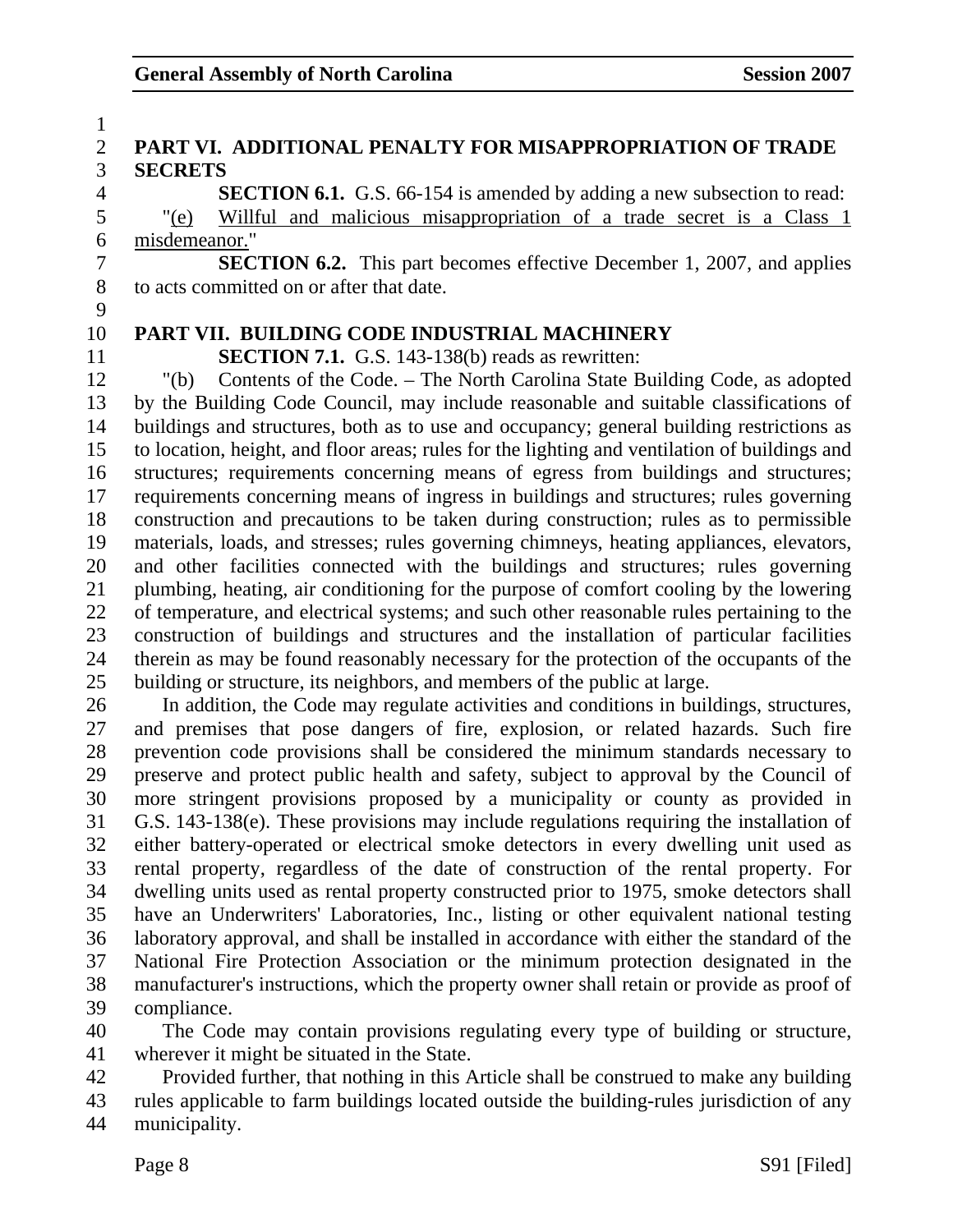#### General Assembly of North Carolina **Session 2007**

1 Provided further, that no building permit shall be required under the Code or any 2 local variance thereof approved under subsection (e) for any construction, installation, 3 repair, replacement, or alteration costing five thousand dollars (\$5,000) or less in any 4 single family residence or farm building unless the work involves: the addition, repair, 5 or replacement of load bearing structures; the addition (excluding replacement of same 6 size and capacity) or change in the design of plumbing; the addition, replacement or 7 change in the design of heating, air conditioning, or electrical wiring, devices, 8 appliances, or equipment, the use of materials not permitted by the North Carolina 9 Uniform Residential Building Code; or the addition (excluding replacement of like 10 grade of fire resistance) of roofing. 11 Provided further, that no building permit shall be required under such Code from any 12 State agency for the construction of any building or structure, the total cost of which is 13 less than twenty thousand dollars (\$20,000), except public or institutional buildings. 14 For the information of users thereof, the Code shall include as appendices: 15 (1) Any rules governing boilers adopted by the Board of Boiler and 16 Pressure Vessels Rules, 17 (2) Any rules relating to the safe operation of elevators adopted by the 18 Commissioner of Labor, and 19 (3) Any rules relating to sanitation adopted by the Commission for Health 20 Services which the Building Code Council believes pertinent. 21 In addition, the Code may include references to such other rules of special types, 22 such as those of the Medical Care Commission and the Department of Public Instruction 23 as may be useful to persons using the Code. No rule issued by any agency other than the 24 Building Code Council shall be construed as a part of the Code, nor supersede that 25 Code, it being intended that they be presented with the Code for information only. 26 Nothing in this Article shall extend to or be construed as being applicable to the 27 regulation of the design, construction, location, installation, or operation of (1) 28 equipment for storing, handling, transporting, and utilizing liquefied petroleum gases 29 for fuel purposes or anhydrous ammonia or other liquid fertilizers, except for liquefied 30 petroleum gas from the outlet of the first stage pressure regulator to and including each 31 liquefied petroleum gas utilization device within a building or structure covered by the 32 Code, or (2) equipment or facilities, other than buildings, of a public utility, as defined 33 in G.S. 62-3, or an electric or telephone membership corporation, including without 34 limitation poles, towers, and other structures supporting electric or communication 35 lines. 36 Nothing in this Article shall extend to or be construed as being applicable to the 37 regulation of the design, construction, location, installation, or operation of industrial 38 machinery. For the purposes of this paragraph, 'industrial machinery' means equipment 39 and machinery used in a system of operations for the explicit purpose of producing a 40 product. The term does not include equipment that is permanently attached to, or a 41 component part of, a building and related to general building services such as 42 ventilation, heating and cooling, plumbing, fire suppression or prevention, and general 43 electrical transmission.